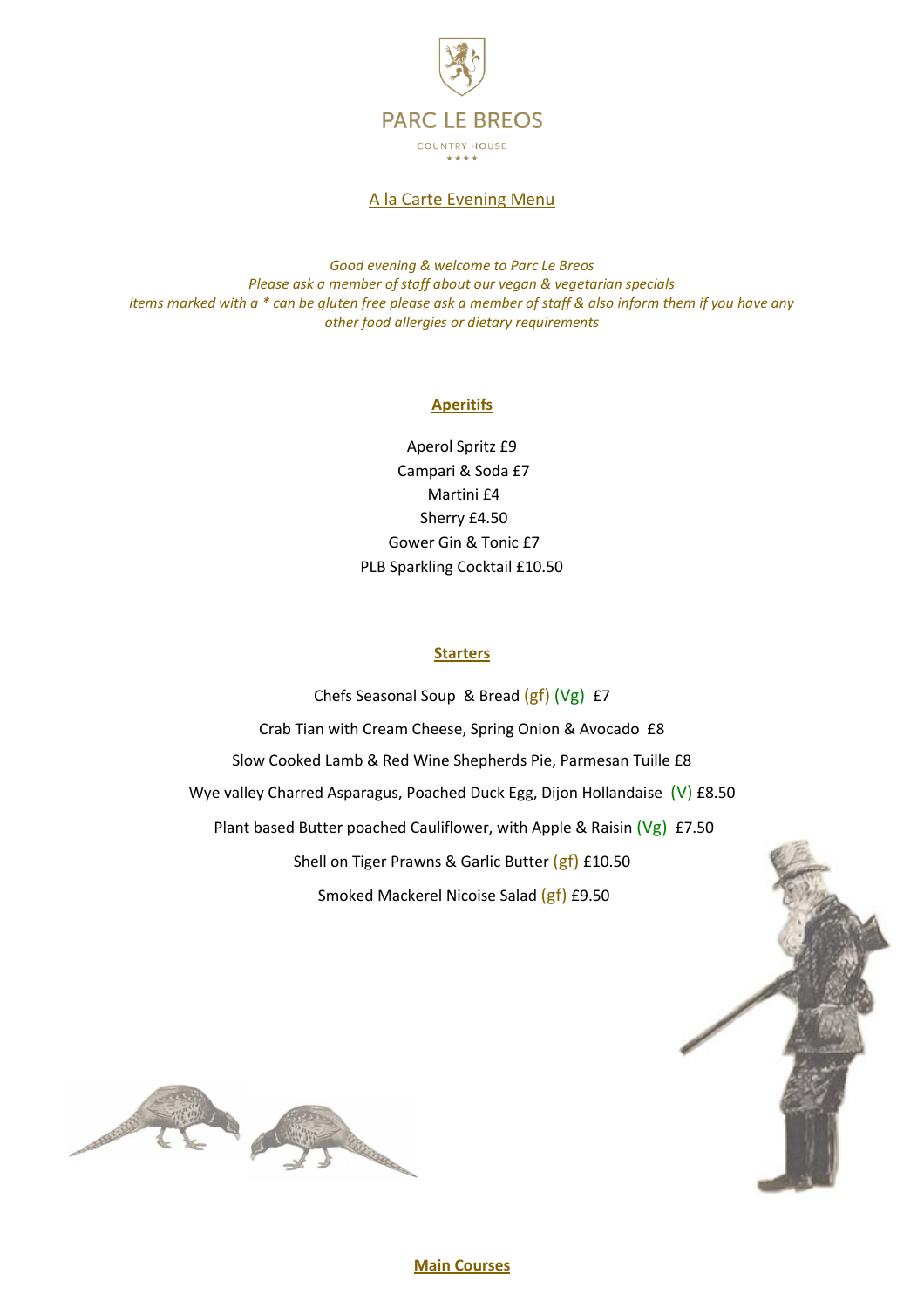

### **PARC LE BREOS** 6oz Fillet Steak, Green Peppercorn Sauce served with Flat Mushroom, Confit Tomato & Triple cooked Chips \*£28 Add 3 Tiger Prawns £10 .50  *La Nina Malbec Argentina*

Pork Tenderloin in a Garlic Honey Sauce & Mustard Mash £22.50 *Murrietta Rioja Reserva* 

Panfried Sea Bream Fillets, Chorizo & Samphire, Crushed New Potatoes \*£24 *Mirror Lake Sauvignon Blanc*

> Homemade Chicken Pot Roast Buttered new Potatoes £22 *Principato Pinot Grigio*

Vegan Sweet Potato Gnocchi, Charred Asparagus, Garlic & Sage Broccoli (gf) (Vg) £19 *Martinolles Chardonnay*

Beef Bourguignon, Horseradish Mash, Honey Glazed Cooked Carrots (gf) £22 *Cotes du Rhone* 

> Baked Cod, Poached egg, New Potatoes £24 *Gavi La batistina*

Portabello Mushroom Kiev, with garlic Bechamel, Root vegetable Gratin  $(Vg)$  £20 *Picpoul De Pinet* 

# **All Sides £4**

Seasonal Vegetables, Hand Cut Chips, Mashed Potato, New Potato, Green Salad, Homemade Bread



# **Desserts**

Date Sticky Toffee Pudding, Salted Toffee Sauce, Clotted Cream ice- Cream £8

Brioche Pain Perdu, Berry Compote, Clotted Cream £8

Baked vegan Cheesecake (Vg) £8

Homemade Apple Crumble & Custard £8